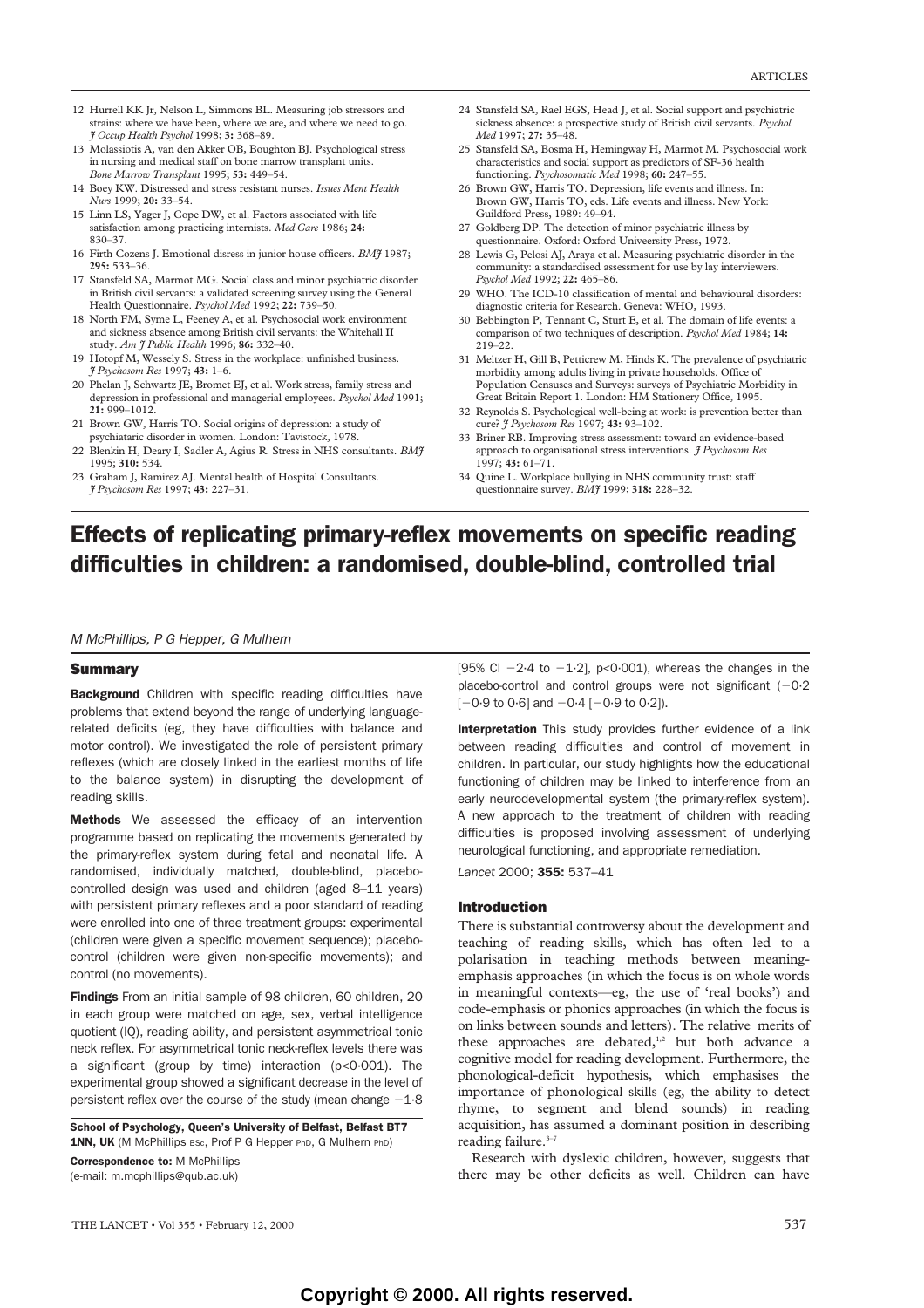deficits in several areas of the visual system, $s$ <sup>-11</sup> and auditory temporal processing can be impaired.12,13 Children who have specific learning difficulties actually show diverse problems, some of which seem far removed from the reading process (eg, difficulty with catching a ball<sup>14</sup>).

Nicolson and Fawcett<sup>15</sup> proposed that phonological deficits were part of a deeper underlying learning deficit for any skill and showed how dyslexic performance was characterised by poor motor skills and, in particular, poor balance (as well as the expected poor phonological skills).<sup>16</sup> These deficits in balance led to the suggestion that a dysfunction in the cerebellum might underlie the major deficits seen in dyslexic children.17 The role of the cerebellum extends beyond motor control into higher cognitive functioning.18 These studies suggest that an exclusively cognitive model of the processes underlying reading development may have major limitations.

A neurological basis for a range of learning difficulties, including reading delay, is further suggested by evidence linking the persistence of primary reflexes and learning difficulties.<sup>19</sup> Primary (or primitive) reflexes are movement patterns that emerge during fetal life and are critical for the survival of the newborn infant (eg, infant suck reflex). These reflexes are readily elicited during the first 6 months of life.20 As the nervous system develops, however, primary reflexes are inhibited or transformed. The persistence of primary reflexes beyond their normal timespan (12 months) interferes with subsequent development and indicates neurological impairment.<sup>21</sup>

More than 70 primary reflexes have been identified.<sup>22</sup> A particular focus of this study is the asymmetrical tonic neck reflex (ATNR). This reflex is elicited by a sideways turning of the head when the baby is supine. The response consists of extension of the arm and leg on the side to which the head turns, and flexion of the opposing limbs.<sup>22</sup> The ATNR is involved in the orientation of the neonate and, because the reflex is present when near-point fixation is developing, it has an important role in visuomotor development.<sup>21</sup> This reflex should be inhibited at around 6 months of age, and persistence is a clinical indicator of abnormal development. The ATNR is the most commonly observed persistent reflex in infants with neurological lesions.23

Severe persistence of primary reflexes indicates predominantly intractable organic problems as seen in children with cerebral palsy. $24$  These children have great difficulty with movement and reading but may have normal intelligence.25 Milder persistence, however, is associated with less severe disorders (including specific reading difficulties).19 The process of inhibition of reflexes in the earliest months of life is not known but is generally assumed not to occur after early childhood. The question remains of whether inhibition is a maturational process controlled entirely by internal mechanisms or whether there are external behavioural factors that may affect or interact with this process.

Neonatal movement is largely stereotypical<sup>26,27</sup> and follows the patterns of the primary-reflex system. The early movements of the fetus and neonate, which were previously viewed as passive byproducts of rapid neural wiring, are now viewed as interactive, that is, having a reciprocal effect on the underlying structure and function of the central nervous system.28 Thus, the rehearsal and repetition of primary-reflex movements may have a part in the inhibition process itself. We examined the effects of a specificmovement programme, which replicates the reflex movements of the primary-reflex system, on the inhibition

of persistent primary reflexes, specifically the ATNR, and the educational performance of a clearly defined group of children with reading difficulties. We aimed to find out whether the ATNR could be inhibited by the sterotypical movements of the primary-reflex system (including ATNR movement) and whether reading skills would improve as ATNR persistence decreased.

# Methods

## *Participants and design*

We did a randomised, matched subjects, double-blind placebocontrolled trial and targeted children who attended ordinary primary schools. Written consent was obtained from the parents after formal assessment. Approval for this study and earlier preliminary work was given by the research ethics committee, School of Psychology, Queen's University, Belfast.

After we had issued a local release and notified parents of children with dyslexia through local dyslexia groups, children in the sample population who were aged 8–11 years underwent a preliminary screening procedure. We identified and included children with: reading difficulties (at least 12 months behind the standard for age on the Salford sentence reading test<sup>29</sup>); average verbal IQ (between 85 and 115 on the non-reading intelligence test<sup>30</sup>); and a persistent ATNR (a positive score on the Schilder test). For this test the child stands upright with feet together and arms held straight out in front at shoulder level, with wrists relaxed. The tester stands behind and gives the instruction: "In a moment, you will close your eyes and I will turn your head slowly first to one side and then the other, all you have to do is to keep your arms in exactly the same position as they are now; only your head moves". The tester then slowly turns the child's head to one side (70–80º or until the chin is over the shoulder), pauses for 5 s, and then slowly turns the head to the other side. After another pause for 5 s the whole sequence is repeated once more. Positive indicators of this reflex include movement of the extended arms in the same direction as the head turn, dropping the arms, or swaying and loss of balance. (0=no response [arms remain straight out in front]; 1=slight movement of the arms [up to 20º] to the same side as the head is turned, or slight dropping of the arms; 2=movement of the arms [up to 45º] as the head is turned, or marked dropping of the arms; 3=arm movement greater than 45º either to the side or down, swaying and loss of balance. Each side of the body is scored separately and then a total obtained for both sides).

Children who met the preliminary criteria went on to complete a detailed individual assessment. All children excluded at this stage were not sufficiently behind in reading ability or were below average in verbal IQ. Hearing difficulties were excluded by means of a standard audiogram. Reading ability was assessed by the Neale analysis of reading ability<sup>31</sup> and the Wechsler objective reading dimensions (WORD)<sup>32</sup> and spelling by the WORD spelling test. The Schilder test for the ATNR, which was used in the initial screening, was repeated and quantified. Preliminary work indicated that this reflex provided a good index of total reflex persistence. To assess motor impairment a timed writing test (copying of a set passage; three levels of difficulty according to initial reading ability) was done. Because of the suggested involvement of the ATNR in visual development, we devised an eye-tracking test with the Ober2 infrared digital eye registration system. This procedure involved horizontal tracking of a small cross (5 by 5 pixels) from the centre of a monitor (10 ms delay after start) to the extreme left, to the extreme right, and back again to the centre, with the object moving in 10 pixel steps (120 steps per s). Eye movements for ten continuous cycles (30 s) were recorded (sampling frequency 100 Hz). The number of saccades that the child used to follow the cross was used as an index of visual smooth-pursuit functioning. Finally, two subtests (naming speed [pictures] and spoonerisms) from the phonological assessment battery were completed.

All children met the final selection criteria of substantial reading difficulties—ie, at least 24 months behind on the Neale analyses of reading ability test, at least 18 months behind on WORD, and a persistent ATNR. Sets of three children were then matched on age,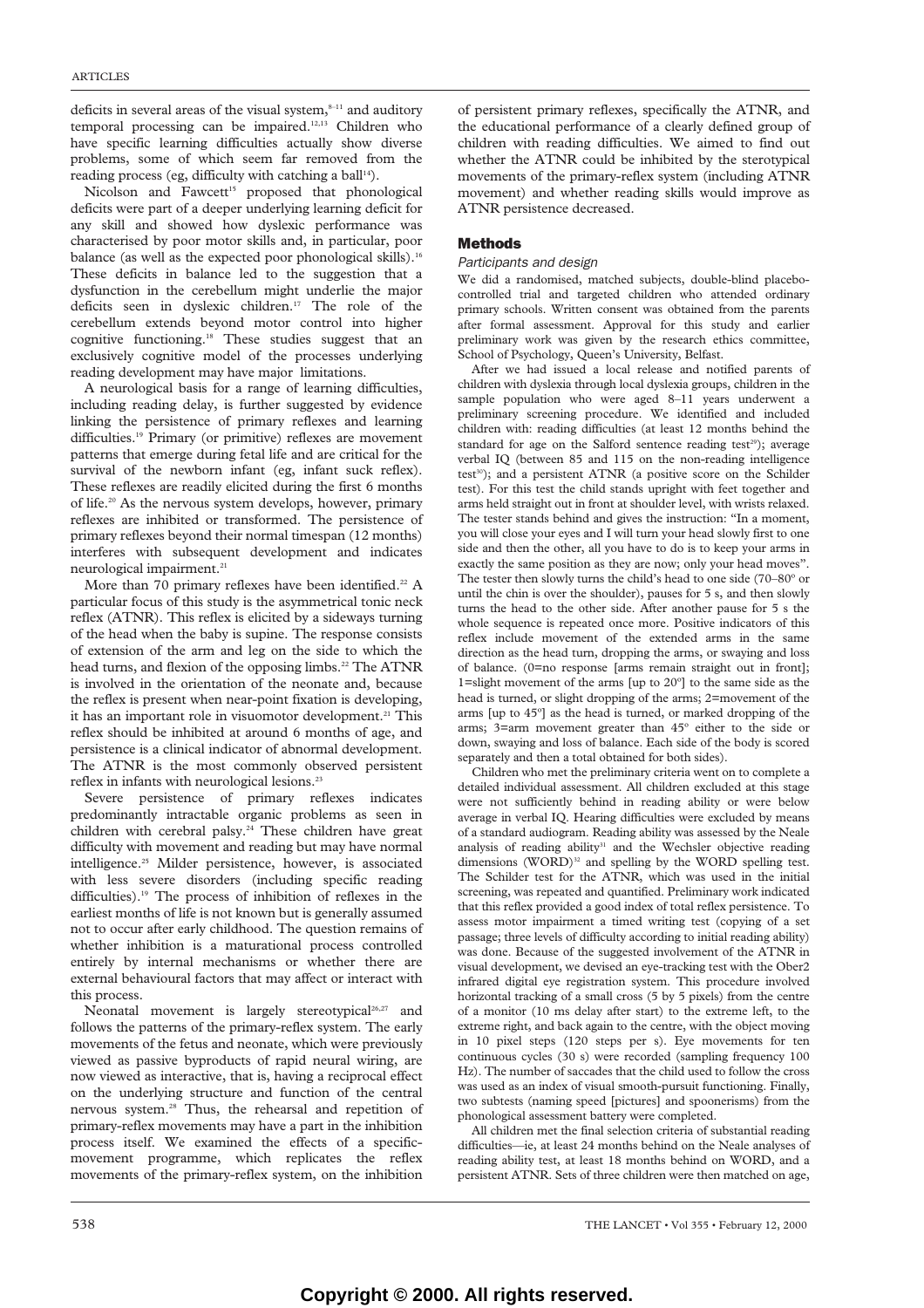

#### Trial profile

sex, verbal IQ, reading ability, and persistent ATNR level. One investigator who was not involved directly in assessment or administration of the movement programmes, randomly assigned children in blocks to the three treatment groups by means of random-number tables.<sup>33</sup> Originally we planned to have a fourth group of children with reading difficulties and average verbal IQ, but without a persistent ATNR. This inclusion proved impractical because of the high prevalence of persistent ATNR in the sample.

Children in the control group carried on with their normal daily life for the duration of the study. Children assigned to the experimental group were given a specific movement sequence to repeat each evening at home (this took about 10 min). Each child was seen once every 2 months so that the movement sequence could be changed or adapted; children did the movement programme for 12 months. The movements used were based on the Moro reflex, the tonic labyrinthine reflex, the ATNR, and the symmetrical tonic neck reflex. For example, for the ATNR movement the child sat on a chair with eyes closed and turned the head slowly to one side followed by a slow extension of the arm on the same side. The arm was then flexed with the hand returning towards the shoulder while the head was turned back towards the mid-line. This procedure was then repeated for the opposite side, and the sequence repeated twice.

Children in the placebo-control group were also given a set of movements that were similar in style but were non-specific (ie, not based on the replication of primary reflexes). For example, for the placebo movement corresponding to the ATNR specific movement the child sat on a chair and slowly raised the right arm (extended) up to shoulder height, counted to ten, and slowly lowered the arm; the sequence was repeated with the left arm. This entire sequence was then repeated. These children were assigned a new movement at the same time as their matched participants in

the experimental group. We thought that the similarity of movements would help to disguise the nature of the study from both the administrator of the movements and the parents and children involved.

All movements were coordinated by an assessor who was unaware of the group identity of the children and the exact nature of the study. The movements were changed for two reasons. First, this change allowed the experimental group to follow a sequence of movements that replicated four early reflexes of the newborn, namely, the tonic labyrinthine reflex, the Moro reflex, the ATNR, and the symmetrical tonic neck reflex. Second, regular changing of the movements might encourage compliance by retaining the child's interest.

A final questionnaire was used to assess compliance in completing the movements for both experimental and placebocontrol groups and to monitor extraneous factors such as school attendance, illness, the use of specialised help outside of school provision, and changes in circumstance. This questionnaire was in addition to a log book of how well movements were completed, which was updated at the administration of new movements. Although some children had difficulty in completing all the movements, compliance was very high for both groups and all children returned for reassessment after 12 months. At this assessment all the baseline tests were repeated by a different assessor.

## *Statistical analysis*

We calculated that a sample size of 22 children in each group would provide 80% power to detect a significant difference on the assumption of a strong effect using GPOWER (version 2.0). Groups of 20 children were used, however, and power was calculated at 78%. Data were analysed by means of 3 by 2 repeated-measures ANOVA with group (experimental, placebocontrol, and control) and time (before test and after test) as within participant factors.

## Results

From an initial sample of 98 children (27 girls, 71 boys) 66 children (16 girls, 50 boys) met the final selection criteria of substantial reading difficulties. Six of these children were not able to be matched. 20 sets of three children were matched on age, sex, verbal IQ, reading ability, and persistent ATNR level (figure, table 1). These 60 children were randomised into the three trial groups.

For ATNR levels there was a highly significant (group by time) interaction  $(p<0.001)$ . The experimental group showed a significant decrease in the level of persistent reflex over the course of the study (mean change  $-1.8$  [95% CI]  $-2.4$  to  $-1.2$ ], p<0.001), whereas the changes in the placebo-control and control groups were not significant,  $(-0.2 [-0.9 \text{ to } 0.6] \text{ and } -0.4 [-0.9 \text{ to } 0.2]).$ 

For the Neale analysis of reading ability and WORD there were significant (group by time) interactions (p<0·001) for both tests. Although all groups showed a significant improvement over time for both tests (table 2), there was a substantially greater increase in reading scores for the children in the experimental group than in the other groups with a significant difference between the groups after the intervention  $(p<0.001$  for both tests), but not before.

|                                    | <b>Experimental</b><br>group | Placebo-control<br>group | Control     |  |
|------------------------------------|------------------------------|--------------------------|-------------|--|
| Age (months)                       | 113.1(12.4)                  | 110.9(14.1)              | 114.6(13.6) |  |
| Verbal IQ                          | 99.8(8.4)                    | 97.9(6.5)                | 98.7(6.5)   |  |
| Neale analysis of reading ability* | 30.2(6.4)                    | 29.5(5.2)                | 31.8(8.0)   |  |
| WORD*                              | 24.4(6.1)                    | 24.2(7.2)                | 25.1(7.2)   |  |
| Level of ATNR                      | 3.1(1.4)                     | 3.1(1.5)                 | 2.9(1.4)    |  |

All data are mean (SD). \*Months behind chronological age.

Table 1: Baseline characteristics of matched groups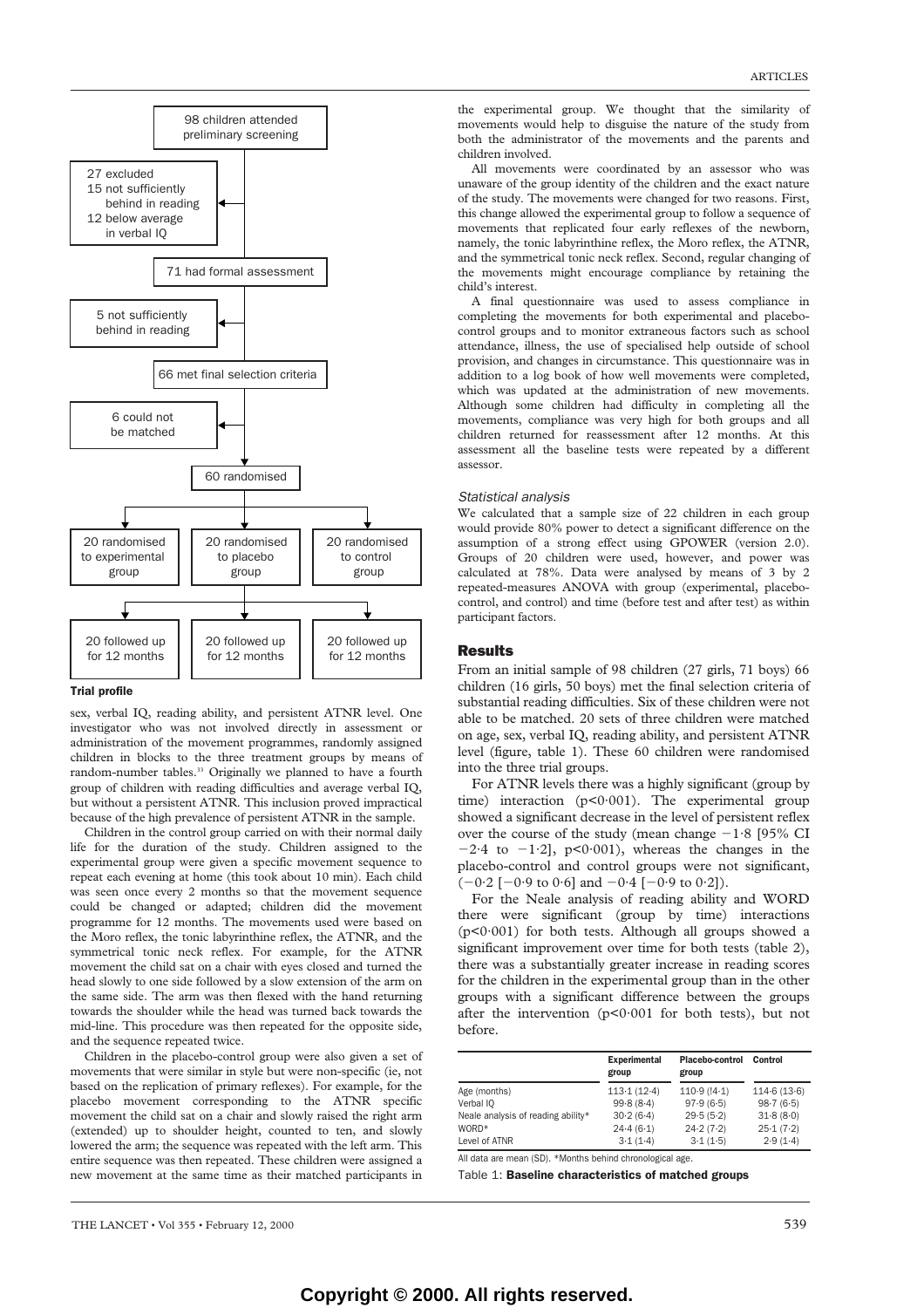|                                                                             | <b>Experimental group</b> |                            |                                            | Placebo-control group    |                          |                                                   | Control group           |                          |                                                   |
|-----------------------------------------------------------------------------|---------------------------|----------------------------|--------------------------------------------|--------------------------|--------------------------|---------------------------------------------------|-------------------------|--------------------------|---------------------------------------------------|
|                                                                             | Pretest                   | Post-test                  | Difference<br>(95% CI)                     | Pretest                  | Post-test                | Difference<br>(95% CI)                            | Pretest                 | Post-test                | Difference<br>(95% CI)                            |
| <b>ATNR level</b>                                                           | 3.1(1.4)                  | 1.3(0.8)                   | $-1.8$ ( $-2.4$ to $-1.2$ )                | 3.1(1.5)                 | 2.9(1.6)                 | $-0.2$ ( $-0.9$ to $0.6$ )                        | 2.9(1.4)                | 2.5(1.6)                 | $-0.4$ ( $-0.9$ to $0.2$ )                        |
| Reading age (months)<br>Neale analysis of<br>reading ability<br><b>WORD</b> | 82.9(13.1)<br>88.7(10.3)  | 102.5(16.3)<br>104.0(15.5) | 19 6 (16 5 to 22 6)<br>15.3 (11.8 to 18.8) | 81.5(13.1)<br>86.7(11.2) | 88.8(14.6)<br>93.8(13.7) | 7.3 (4.9 to 9.7)<br>$7.1$ (3.6 to $10.5$ )        | 82.8(13.3)<br>896(12.6) | 89.7(14.8)<br>95.9(15.3) | 6.9(5.1 to 8.6)<br>6.3(2.8 to 9.8)                |
| <b>Saccadic frequency</b>                                                   | 67.4(9.7)                 | 55.9(8.9)                  | $-11.5$ ( $-15.8$ to $-7.3$ )              | 69.5(12.9)               | 66.4(11.2)               | $-3.2$ ( $-8.8$ to 2.5)                           | 66·1(8·9)               | 65.5(11.0)               | $-0.6$ ( $-4.5$ to 3.3)                           |
| <b>Writing speed (words</b><br>per min)                                     | 8.6(2.66)                 | 11.8(3.36)                 | 3.2(2.0 to 4.4)                            | 7.9(2.93)                | 9.2(3.66)                | 1.3(0 to 2.6)                                     | 8.7(3.34)               | 9.7(3.71)                | $1.0$ (-0.5 to 2.5)                               |
| <b>WORD</b> spelling age<br>(months)                                        | 95.0(13.1)                | 102.5(13.9)                | 7.5 (1.8 to 13.2)                          | 92.3(14.2)               | 97.7(16.0)               | $5.5(-0.8 \text{ to } 11.7)$                      | 91.7(12.0)              | 97.7(13.5)               | $6.0$ (-0.7 to 11.3)                              |
| <b>Phonological skills</b><br>Naming speed<br>Spoonerisms                   | 58.8(7.7)<br>15.6(7.3)    | 50.5(8.8)<br>19.3(8.3)     | $-8.3$ (4.9 to 11.7)<br>3-7 (0-5 to 6-9)   | 57.6(10.0)<br>15.2(7.1)  | 56.3(9.8)<br>17.3(6.8)   | $-1.3$ ( $-3.2$ to $5.7$ )<br>$2.1 (-1.0 to 5.2)$ | 60.8(13.7)<br>18.3(8.4) | 59.5(16.9)<br>21.0(9.0)  | $-1.3$ ( $-4.7$ to $7.3$ )<br>$2.7$ (-1.0 to 6.4) |

Data are mean (SD) except differences, for which 95% CI are given.

### Table 2: Results of tests before and after study period

There was a significant (group by time) interaction for saccadic frequency  $(p=0.0019)$  with only the experimental group showing a significant decrease in saccadic frequency  $(p<0.001,$  table 2).

There was a significant (group by time) interaction for writing speed (p=0·0043). All groups showed a significant improvement over time. The experimental group showed a substantially greater improvement although the difference between the groups post-test was not significant ( $p=0.052$ ). There was no (group by time) interaction ( $p=0.5782$ ) for spelling. All groups showed a significant improvement in spelling age over time (p<0.001 for experimental group, p=0·002 for placebo-control, and p=0·004 for control). A significant (group by time) interaction  $(p<0.001)$  was seen in the experimental group only for increase in naming speed (p<0·001). There was no (group by time) interaction (p=0·1104) for spoonerisms. All groups showed a significant improvement over time (p<0·001 for the experimental and control group and p=0·013 for the placebo-control group).

# **Discussion**

The results suggest that the repetition of primary-reflex movements plays a major part in the inhibition of primary reflexes and that inhibition can be brought about at a much later stage in development than is generally accepted. The results confirm previous work<sup>19</sup> that the effects of persistent primary reflexes (in particular the ATNR) extend beyond the obvious disruption of motor development into cognitive areas. The reading gains achieved by the experimental group in this study are clinically significant.

The teaching of reading begins late in the developmental process (usually around age 4–5 years) after a substantial period of interaction between, for example, cognitive, social, and neurodevelopmental factors. To provide a detailed model of how the primary-reflex system impinges on the early precursors to reading acquisition is beyond the scope of this study. Extensive work will be needed on how, for example, persistent reflexes affect sensorimotor play or early language development. However, the results of this study suggest that these movements may have a critical role in early neurological maturation which, in turn, has repercussions for later reading development.

There is little evidence of substantial phonological differences (including spelling, generally viewed as a phonological skill<sup>35</sup>) between the groups at this stage. Whether the gains made by the experimental group transfer

at a later stage into better phonological skills requires further research. The children participating in this study had received a substantial amount of teaching and reading instruction. We could not assess the role of previous phonological knowledge, over the limited period of this study.

Our results contrast with those of previous, controlled, efficacy studies<sup>36</sup> of movement intervention programmes. The significant differences between the experimental and placebo-control groups emphasise the specific effects of replicating primary-reflex movements. Although there is no evidence of a placebo effect for the placebo-control group in relation to the other control group, the 7-month reading gains for both control groups are good and indicate a possible placebo effect for both groups. Children of this age range and with this degree of reading difficulty (the bottom 10% of the population) would be expected to achieve reading gains of 4–6months over a 12-month period.<sup>31</sup> An average child without reading difficulties would be expected to achieve a reading gain of 12 months over the same period. The follow-up questionnaire showed that the control group, who did not receive a movement intervention, had received more private educational provision. Participation in a study of this kind heightend awareness of suspected difficulties and parents find it difficult to do nothing.

The difficulty in finding a fourth group of children with similar reading difficulties to the three groups in this study, but who did not have persistent ATNR, was not predicted. There may be a selection bias in the sample towards children who were not responding to traditional interventions and whose parents were motivated and proactive in seeking help. This factor may also have contributed to the size of the treatment effect. Further studies should assess the value of this intervention in situations where provision of individual support is not possible.

The prevalence of persistent reflexes in children attending ordinary school, and how this feature relates to academic and other problems, is one of several questions currently under investigation. Another important consideration is the long-term efficacy of intervention. Many improvements gained by specialised, intensive teaching methods are not retained long term without continued support. The progress of all the children who participated in this study, including the placebo-control group and control group who now receive the movement intervention, will be followed closely.